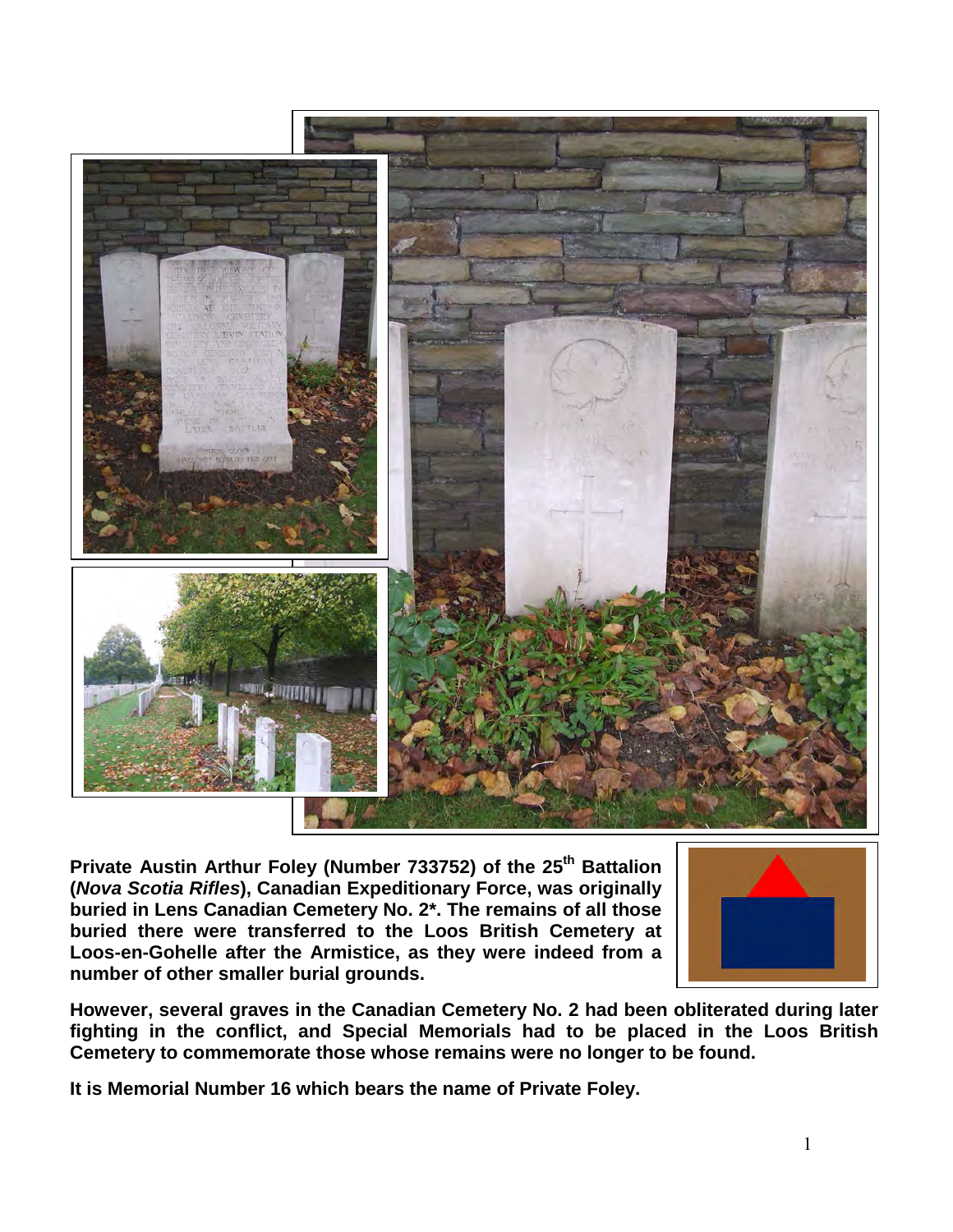**(Previous page:** *The image of the shoulder-patch of the 25th Battalion* **(***Nova Scotia Rifles***)**  *is from the Wikipedia web-site***.)**

**\*Inscription on stele above left on previous page:** *To the memory of these 56 soldiers of the British Empire killed in action in 1915-1918 and buried at the time in…Lens Canadian Cemeteries No. 2 and No. 3…whose graves were destroyed in later battles.*

**His occupation prior to military service recorded as that of a fisherman, there appears to be no available documentation a propos his emigration from the Dominion of Newfoundland to the Canadian province of Nova Scotia. However, by 1915 he already had found his way to the coastal town of Digby, for it was in that year that he married a Miss Vesta Lottie McGrath from Victoria Beach, Annapolis County\*.**

**\****For that period in history, the wedding ceremony was a bit of a curiosity: a Roman Catholic bride-groom, a Baptist bride, and the rites undertaken in an Anglican Church under the guidance of a Church of England minister.*

**It was also in the community of Digby that Austin Arthur Foley enlisted, on January 7, 1916, the same day as on which he was** *taken on strength* **by the 112th** *Overseas* **Infantry Battalion (***Nova Scotia***) of the Canadian Expeditionary Force – the formation of the Battalion itself having been authorized only some sixteen days previously. However, he was apparently not to undergo medical examination until March 4, and then not to attest until March 13.**

**The 112th Battalion trained during that winter and spring of 1916 in, and in the vicinity of, the town of Windsor. Then on July 23, having travelled the short distance to Halifax, the unit boarded His Majesty's Transport** *Olympic***, sister-ship to**  *Britannic* **– to be sunk in the Mediterranean in November of that same year – and also of the ill-fated** *Titanic.* **She was one of the largest ships afloat at the time, able to easily carry more than six-thousand troops – which she oft-times did.**



**(Right above:** *The photograph of Olympic, shown here in her war-time dazzle camouflage, is from the Old Ship Picture Galleries web-site***.)**

**Private Foley was not to take passage to the United Kingdom alone: apart from his own unit, travelling on** *Olympic* **were the 103rd, 109th, 115th and 116th Battalions of Canadian Infantry; the 4th Draft of the Canadian Mounted Rifles Depot; the 1st Draft of both the 65th and 71st Batteries of the Canadian Field Artillery; and the 2nd and 3rd Drafts of the 11th TD (***Training Depot***?) of the Canadian Army Medical Corps. Likely added to them were other miscellaneous personnel, for a total of not far off six-thousand souls.** 

**Clearing the harbour in Halifax on July 24, HMT** *Olympic* **docked a week later in the English west-coast port-city of Liverpool on the last day of the month. Nine days later again she was returning to Halifax, repatriating returning soldiers.**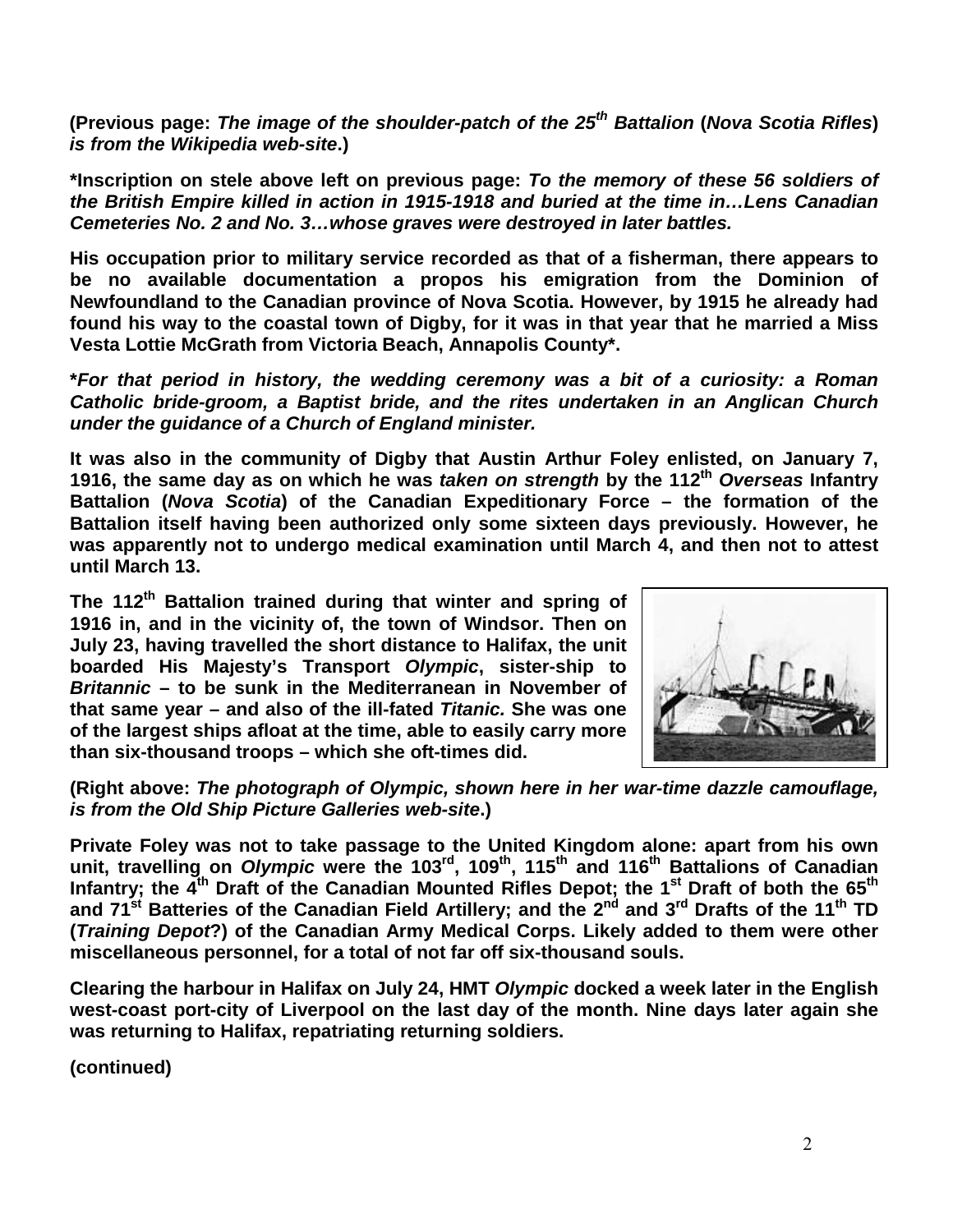From Liverpool the 112<sup>th</sup> Battalion was transported **immediately by train to a Canadian Camp, this one newlyestablished in the vicinity of the villages of Bramshott and Liphook in the southern English county of Hampshire. There Private Foley and his comrades-in-arms were to remain for the following four months to complete their training while awaiting further orders to proceed from there to the Continent and on to the Western Front.**



**(Right above:** *Royal Canadian Legion flags amongst others adorn the interior of St. Mary's Church in the English village of Bramshott.* **– photograph from 2016)**

**On November 27-28, 1916, a re-enforcement draft from the 112th Battalion was transferred by ship, likely through the English port of Southampton, to its French counterpart, Le Havre, on the estuary of the River Seine. There it reported to the nearby Canadian General Base Depot. Private Foley's detachment was also transferred, this time on paper, from the 112th Battalion to the 25th Battalion (***Nova Scotia Rifles***) already serving on the Continent.** 



**(Right above:** *The French port-city of Le Havre at or about the time of the Great War* **– from a vintage post-card)**

**Having reported temporarily** *to duty* **to the General Base Depot at Le Havre on November 29\*, Private Foley was despatched two days later to the 2nd Entrenching Battalion\*\*. Two days later again, on December 3, the records show him as having joined the parent unit of the 25th Battalion (***Nova Scotia Rifles***) in the field.**

*\*As did eleven-hundred fifty-seven other arrivals from the United Kingdom on that day. Eleven-hundred nine left the Base Depot, as did Private Foley, on December 1 but, of course, to a number of units.*

*\*\*In the early days of the conflict, infantry battalions had dug their own trenches, ditches and whatever else needed to be excavated. It proved not to be a very efficient method of getting things done, thus specialized units were created, drafting men of the right physique and stamina, and also those who had had experience in that sort of work. When these battalions were disbanded, many of the personnel were transferred to engineering units.*

*These entrenching battalions were often strategically positioned behind the front lines – where there was always construction work to do – but were also prepared to move up to the forward area as and when needed. Thus they were deemed to be useful as re-enforcement pools where drafts could be sent from Base Depot to work until such time as the combat units were ready to receive the new arrivals.*

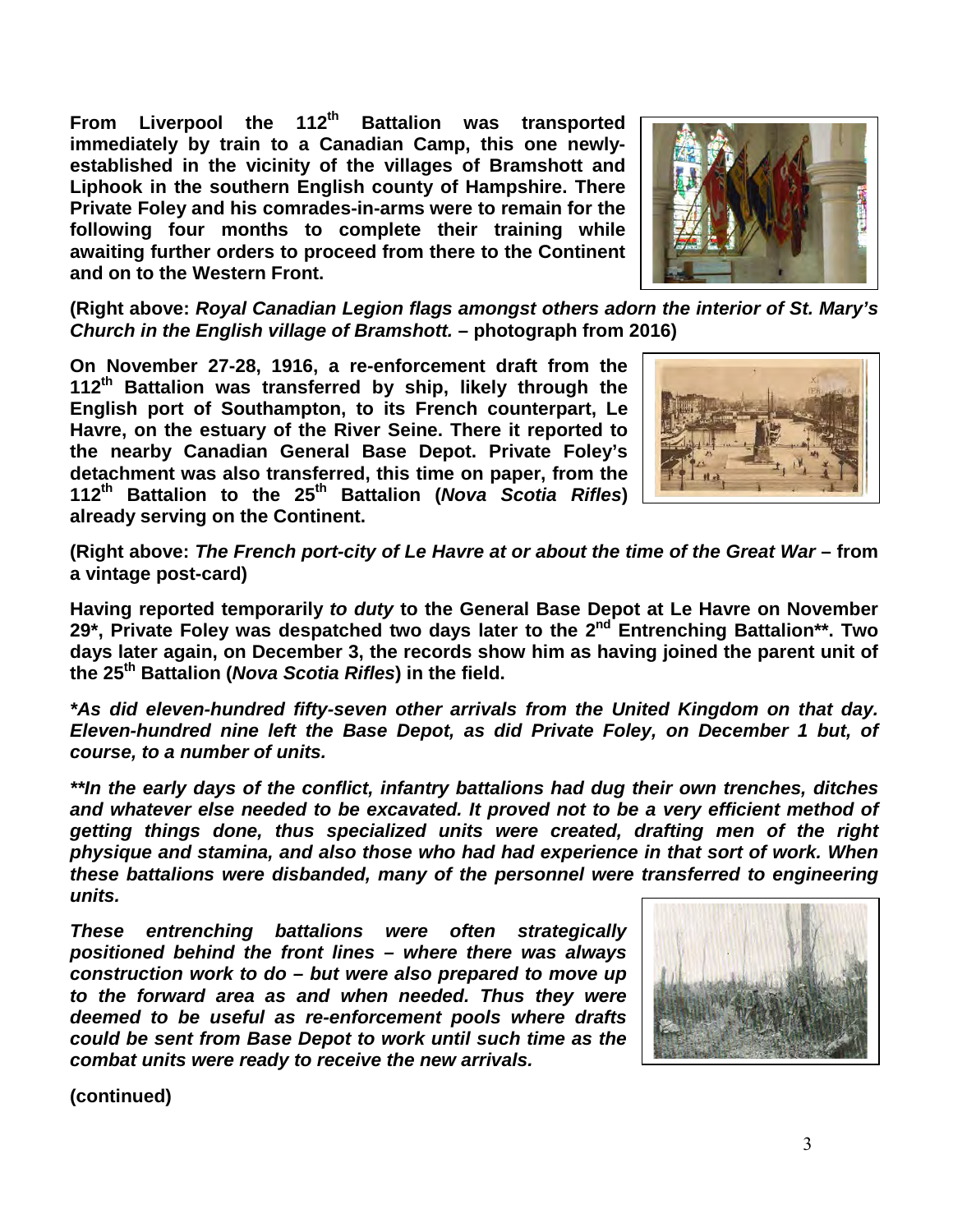**(Previous page:** *Canadian sappers here doing the specialized work of road-building in the spring of 1917* **– from** *Le Miroir***)** 

**The 25th Battalion War Diary entry for December 3 makes no mention of re-enforcements arriving on that day – although this does not preclude the possibility of a draft having done so. At the time much of the Battalion was in rest billets at Bully-Grenay, a commune some eight kilometres to the north-west of the city, and mining centre, of Lens, the unit having retired from the forward area only the day before.**

**\* \* \* \* \***

**The 25th Battalion (***Nova Scotia Rifles***) of the Canadian Expeditionary Force had already been serving in France and Belgium for some fifteen months by this time, since September**  of the year 1915. It was a unit of the 5<sup>th</sup> Infantry Brigade, itself an element of the 2<sup>nd</sup> **Canadian Division, and had been in service on the Continent continuously since its arrival on the Western Front.**

In early April of 1916, the 2<sup>nd</sup> Canadian Division had undergone its baptism of fire in a **major infantry action. It was at a place named St-Éloi where, at the end of March, on the 27th, the British had detonated a series of mines under the German lines and then had followed up with an infantry attack. The newly-arrived Canadian formation had been ordered to follow up on the presumed British success, to hold and consolidate the newlywon territory.**

**However, the damage done to the terrain by the explosions, the putrid weather which had turned the just-created craters into ponds and the earth into a quagmire, plus a resolute German defence, greeted the newcomers who took over from the by-then exhausted British on or about April 5-6. Two weeks later the Germans had won back the lost territory and had inflicted severe losses on the Canadians.**



**Towards the end of that confrontation, on April 13-14, the 25th Battalion had relieved another unit and subsequently had incurred a total of some eighty-five casualties, a greater toll than the unit had known on any single occasion up until that date.** 

**(Right above:** *The occupation of a crater in the aftermath of the exploding of a mine under enemy lines – perhaps in the St-Éloi Sector* **– from** *Illustration***)** 

**Six weeks later, in early June, the Battalion had been involved in the fighting in the area of** *Mount Sorrel***,** *Sanctuary Wood***,**  *Railway Dugouts***,** *Hill 60* **and** *Maple Copse***, all just to the south-east of the city of Ypres. The Canadian 3rd Division had been the main recipient of the enemy's offensive thrust but the 25th Battalion of the 2nd Canadian Division had played a role sufficiently important for the name** *Mount Sorrel* **to become the first battle honour won by the unit during the Great War.**

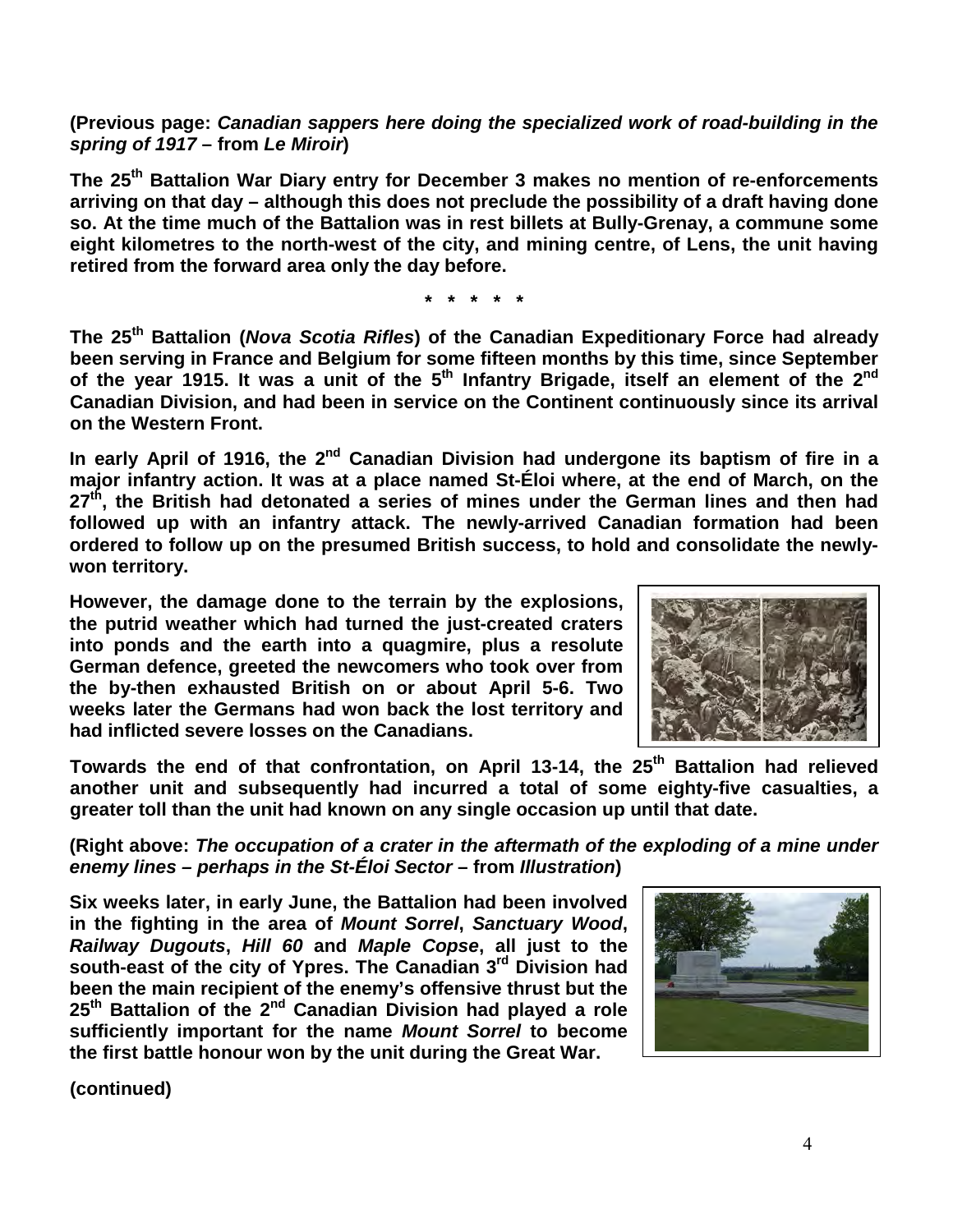**(Preceding page:** *The Canadian memorial which stands atop Mount Sorrel just to the south-west of the city of Ypres* **(***today Ieper***)** *whose spires and towers may be perceived in the distance.* **– photograph from 1914)**

**(Right:** *Maple Copse Cemetery, adjacent to Hill 60, in which lie many Canadians killed during the days of the confrontation at Mount Sorrel* **– photograph from 2014)**

**From the middle of June up until August of 1916, 20, the 25th Battalion had been in reserve well to the rear, so well to the rear, in fact, that it had been deemed safe enough for His Majesty the King and his son the Prince of Wales to pay a visit on August 14. Some two**  weeks later, on the 27<sup>th</sup>, the unit was withdrawn into northern France to the vicinity of **Steenvoorde and to the village of Moulle.**

**The following week at Moulle had been spent in becoming familiar with the British Short Lee-Enfield Mark III rifle which was replacing the Canadian-made Ross rifle, and also in training for a Canadian role in the British summer campaign of 1916, an offensive which to that date had not been proceeding exactly according to plan.**

**By that September of 1916, the** *First Battle of the Somme* **had been ongoing for two months. It had begun with the disastrous attack of July 1, an assault costing the British Army fifty-seven thousand casualties – in the short span of only four hours - of which some nineteen-thousand dead.** 

**(Right above:** *An image purporting to be that of a Canadian officer giving instructions to those under his command prior to the attack at Flers-Courcelette (see below), September 1916***. – from** *The War Illustrated***)** 

**On that first day of** *1st Somme***, all but two small units of the attacking divisions had been troops from the British Isles, those exceptions being the two-hundred men of the Bermuda Rifles serving in the Lincolnshire Regiment, and the eight-hundred personnel of the 1st Battalion of the Newfoundland Regiment which was to lose so heavily on that July 1 at Beaumont-Hamel.**

**As the battle had progressed, other troops, from the Empire (***Commonwealth***), were brought in; at first it had been the South African Brigade (July 15), then the Australians and New Zealanders (July 23) before the Canadians entered the fray on August 30 to become part of a third general offensive. Their first major collective contribution was to be in the area of the two villages of Flers and Courcelette.**

**(Right above:** *The Canadian Memorial which stands to the side of the Albert-Bapaume Road near the village of Courcelette* **– photograph from 2015)**





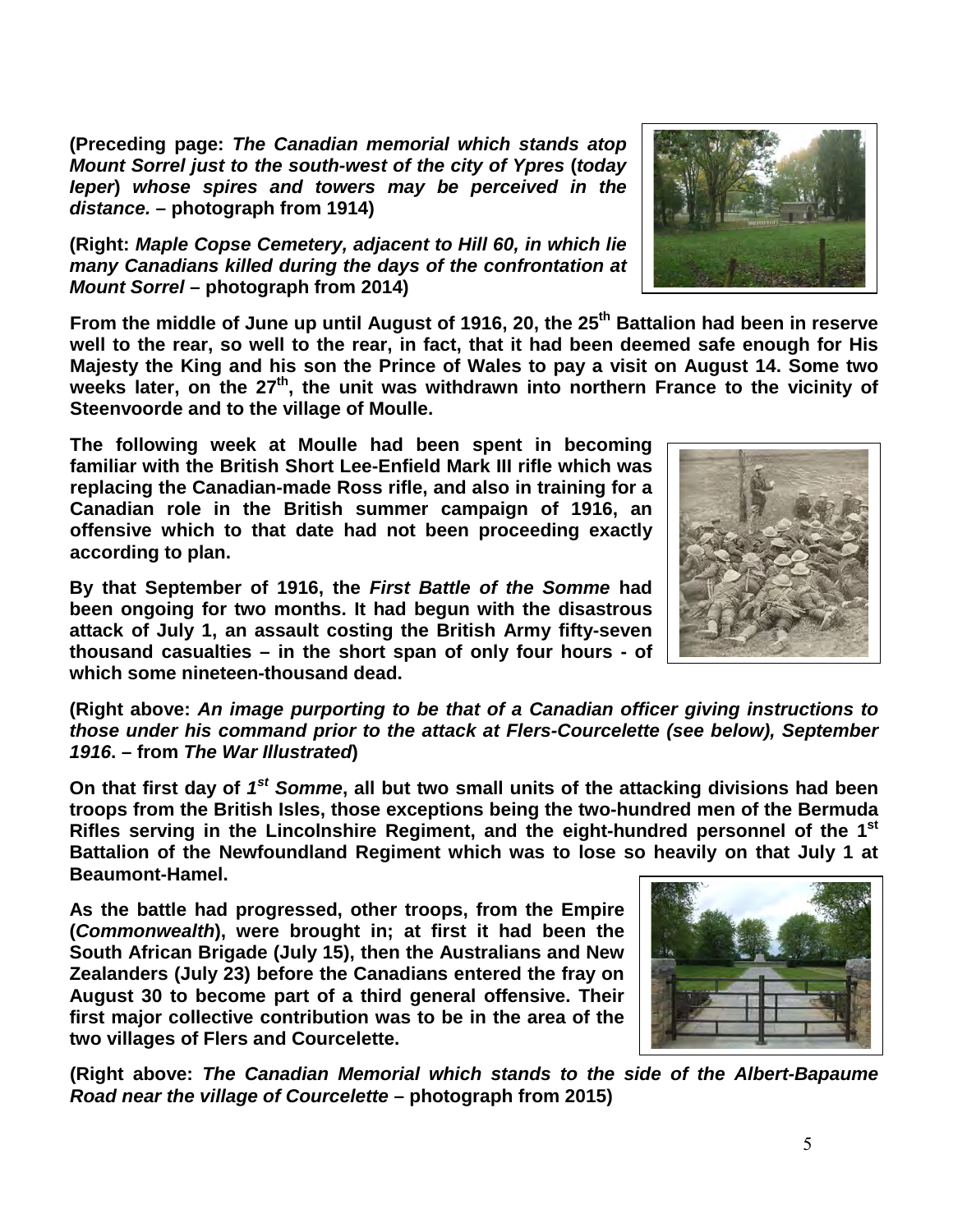**Meanwhile, on the evening of September 10, the 25<sup>th</sup> Battalion had arrived at the large military camp which had been established at the Brickfields (***La Briqueterie***) in the proximity of the provincial town of Albert.** 

**On September 14 the Battalion had been ordered forward into dug-outs in assembly areas. On the next morning again, September 15, the Canadians were to be going to the attack.**

**(Right:** *Canadian soldiers at work in Albert, the already-damaged basilica in the background* **– from** *Illustration***)** 

**(Excerpt from 25th Battalion War Diary entry for September 15, 1916):** *5th Brigade attacked and captured the Town of Courcelette… the 25th Battalion moved forward as though on General Inspection the young soldiers behaving like veterans, going through very heavy artillery barrage without a quiver…*

**Of the six-hundred ninety personnel who went** *over the top* **on the day of the assault, the War Diary has recorded thirty-six dead, one-hundred ninety-one wounded and seventyseven as** *missing in action***\*.**

**(Right:** *Burying Canadian dead on the Somme, likely at a casualty clearing station or a field ambulance* **– from**  *Illustration* **or** *Le Miroir***)** 

*\*It seems that some of the missing may have soon returned to duty as a later War Diary entry records two-hundred fifty-eight casualties all told.*

**On October 1 the Battalion – its operational strength by then apparently reduced to two-hundred (sic) all ranks and twelve machine-guns –** *received orders to attack and capture "at all costs" enemy trenched known as KENORA and REGINA…*  **"B", "C" and "D" Companies…** *were to proceed over KENORA up to REGINA, which they did, but by the time they had got to the wire the casualties had been so heavy that only one officer was left… and about thirty men…*

**The attack was a failure and the survivors had been obliged to fall back to** *Kenora Trench***. Total casualties during the action had been a further one-hundred twelve.**

**(Right above:** *Ninety-eight years later on, the land on which the action was fought, as seen from Regina Trench Cemetery* **– photograph from 2014)**

**(Right:** *Wounded at the Somme transported in hand-carts from the forward area for further medical attention* **– from** *Le Miroir***)** 

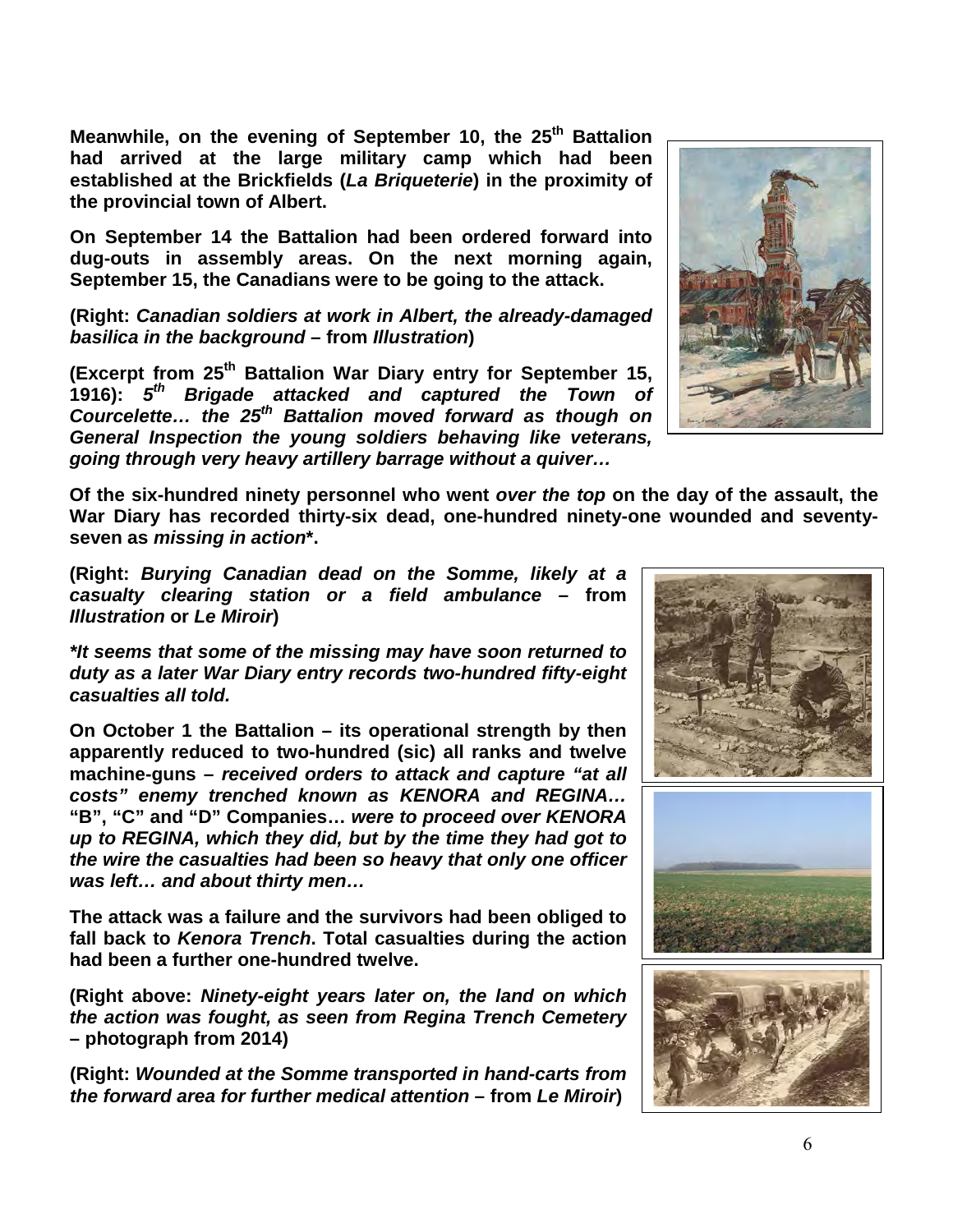On the night of October 1-2 the 25<sup>th</sup> Battalion had retired from *the Battle* **- and from the area of -** *the Somme* **and made its way westwards and then northwards. It had subsequently passed to the west of the battered city of Arras and beyond, to the region of the mining centre of Lens. There the unit was to remain for the following four months in the area and in the trenches of places such as Bully-Grenay – where Private Foley reported** *to duty* **during that December - Angres and Bruay.**



**(Right above:** *The City Hall of Arras and its clock-tower in 1919 after some four years of bombardment by German artillery* **– from a vintage post-card)** 

**\* \* \* \* \***

That winter of 1916-1917 was to be one of relative calm, allowing the 25<sup>th</sup> Battalion – and **many others - to return to the everyday rigours and routines of trench warfare; after** *the Somme* **it was perhaps a welcome respite. Of course, for Private Foley it would have been a new experience\*.**

*\*During the Great War, British and Empire (later Commonwealth) battalions had their time more or less equally divided into three postings: in theory a week was to be spent in the front lines, at times little more than a few metres separating them from the enemy forward positions; a second week was then served in support positions, perhaps a hundred metres or so behind the front; the unit was then withdrawn into reserve – either Brigade, Divisional or Corps Reserve, the former nearest to the forward area, the latter the furthest away.*



*Of course, things were never as neat and tidy as set out in the preceding format and troops could find themselves in a certain position at times for weeks on end.*

**(Right above:** *A photograph of Canadian troops in support positions somewhere on the Somme in the autumn of the year 1916, by that time equipped with steel helmets and the less visible, British-made, Lee-Enfield rifles* **– from** *Illustration***)** 

Towards the end of the month of March, on the 23<sup>rd</sup>, the Battalion was withdrawn well to **the rear, to Maisnil-Bouche, there to undergo intensive training. The exercises were to last until, and including, April 7, only two days before the training was to become the real thing. On the final five days, April 2-7, the unit had been sent to become familiar with ground that had been re-arranged so as to resemble the terrain to be attacked.**

**On April 8…** *Battalion less 1 platoon per company moved from MAISNIL BOUCHE to concentration area at BOIS DES ALLEUX. In the evening the Battalion moved up to its position…via cross country route***… (Battalion War Diary). It apparently did not pass via those well-documented tunnels, kilometres of which had been excavated for reasons of both surprise and safety.**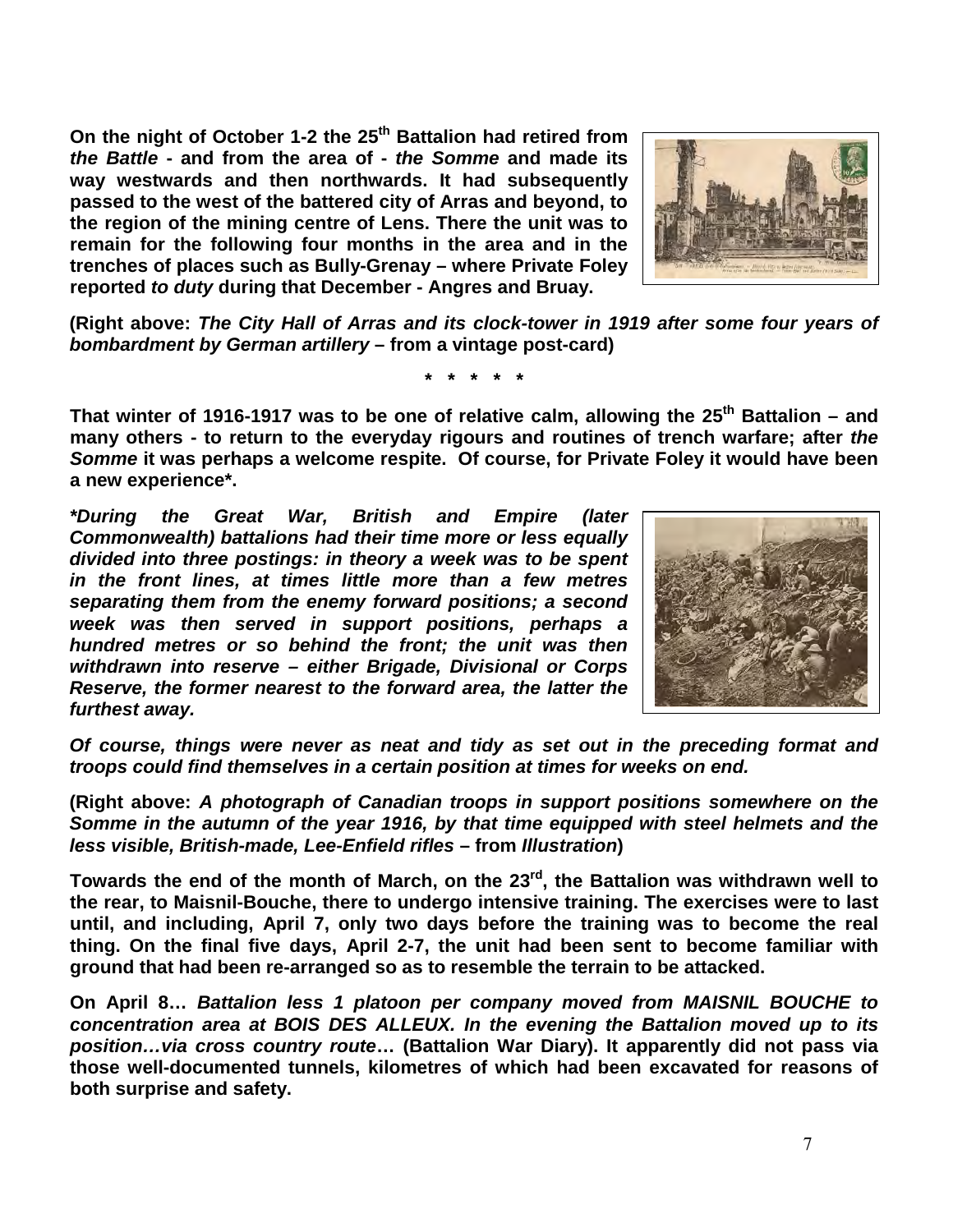**On April 9 in that spring of 1917, the British Army launched an offensive in the area to the north of the Somme battlefields; this was the so-called** *Battle of Arras* **intended to support a French effort elsewhere. In terms of the daily count of casualties, some four thousand per day, it was to be the most expensive operation of the War for the British, one of the positive episodes being the Canadian assault of Vimy Ridge on the opening day of the battle, Easter Monday.** 



**While the British campaign proved to be an overall disappointment, the French offensive was to be a disaster.** 

**(Right above:** *The Canadian National Memorial which, since 1936, stands on Vimy Ridge* **– photograph from 2010)**

**On that April 9, in driving snow, the four Canadian Divisions, for the first time acting as a single, autonomous entity, stormed the slope of Vimy Ridge, by the end of the next day having cleared it almost entirely of its German occupants.**

**(Right:** *One of the few remaining galleries – Grange Tunnel - still open to the public at Vimy one hundred years later* **– photograph from 2008(?))**

**The Canadian 2nd Division had not been responsible for the taking of Vimy Ridge itself, but for the clearing of the community of Thélus, further down the southern slope and therefore on the right-hand side of the attack.** 

**The Battalion's objectives were apparently soon captured and much of the remainder of the day was spent in consolidating these newly-won positions.**



**(Right:** *Canadian troops of the 4th or 3rd Division, burdened with all the paraphernalia of war, on the advance across No-Man's-Land during the attack at Vimy Ridge on either April 9 or 10 of 1917* **- from** *Illustration***)** 



**(Right:** *Canadians under shell-fire occupying the third line of trenches on Vimy Ridge: the fighting of the next few days was to be fought under the same conditions***. – from** *Illustration***)** 

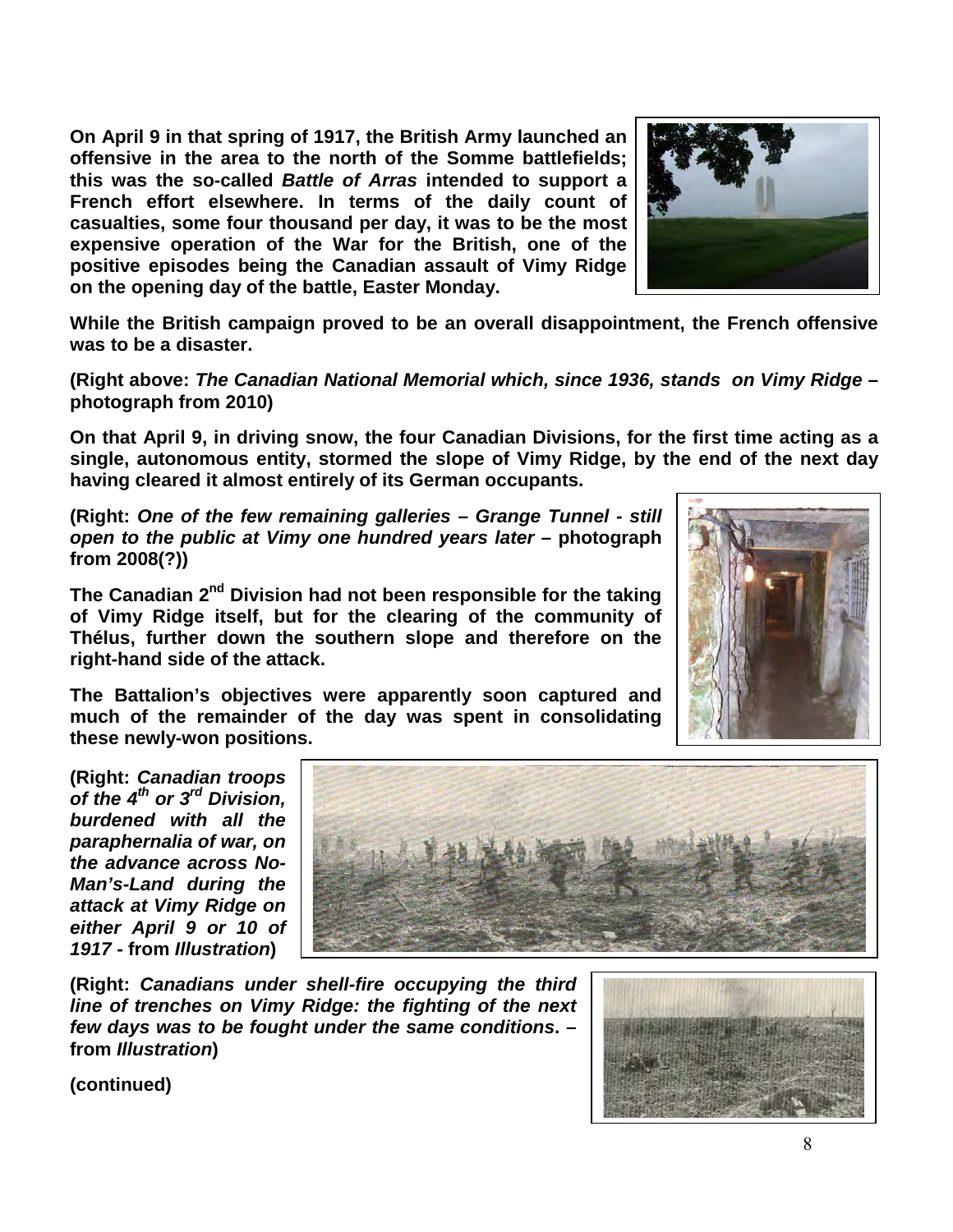**The Germans, having lost Vimy Ridge and the advantages of the high ground, retreated some three kilometres in front of the Canadians whose further offensives were less successful than that of Easter Monday; while some progress at times was made – at Arleux-en-Gohelle, for example - German counterattacks often re-claimed ground from the British and Canadian troops – as at Fresnoy in early May.**



**(Right above:** *German prisoners being escorted to the rear by Canadian troops during the attack on Vimy Ridge* **– from** *Illustration***)** 

**There had been, on the first days, April 9 and 10, the opportunity to advance through the shattered enemy defences – the highly-touted, and highly unlikely,** *breakthrough* **– but such a follow-up of the previous day's success proved to be logistically impossible.** 

**Thus the Germans were gifted the time to close the breech and the conflict once more reverted to one of inertia.**

**Nor was the remainder of the relatively short, five-week long,** *Battle of Arras* **to be fought in the manner of the first two days and, by the end of those five weeks, little else had changed and the Germans had recovered from the initial Canadian success. At the time that the battle officially drew to its conclusion, the 25th Battalion was in reserve, resting and training – if that is not a contradiction – in the vicinity of the community of Gouy-Servins, to the west of the city of Lens.**

**The British High Command had by this time decided to undertake a summer offensive in the** *Ypres Salient***, Belgium. Thus, in order to divert German attention – and his reserves - from this area, it had also ordered operations to take place at the sector of the front running north-south from Béthune to Lens.** 



**The Canadians were to be a major contributor to this effort.**

**(Right above:** *An example of the conditions under which the troops were ordered to fight in the area of Lens during the summer of 1917 –* **from** *Miroir***)** 

**One of the first primary objectives of the Canadian campaign was to be** *Hill 70* **in the northern outskirts of the mining centre of Lens.**

**Those expecting** *Hill 70* **to be a precipitous and ominous elevation are to be surprised. It is hardly prominent in a countryside that is already flat, the highest points being the summits of slag heaps which date from the mining era of yesteryear.**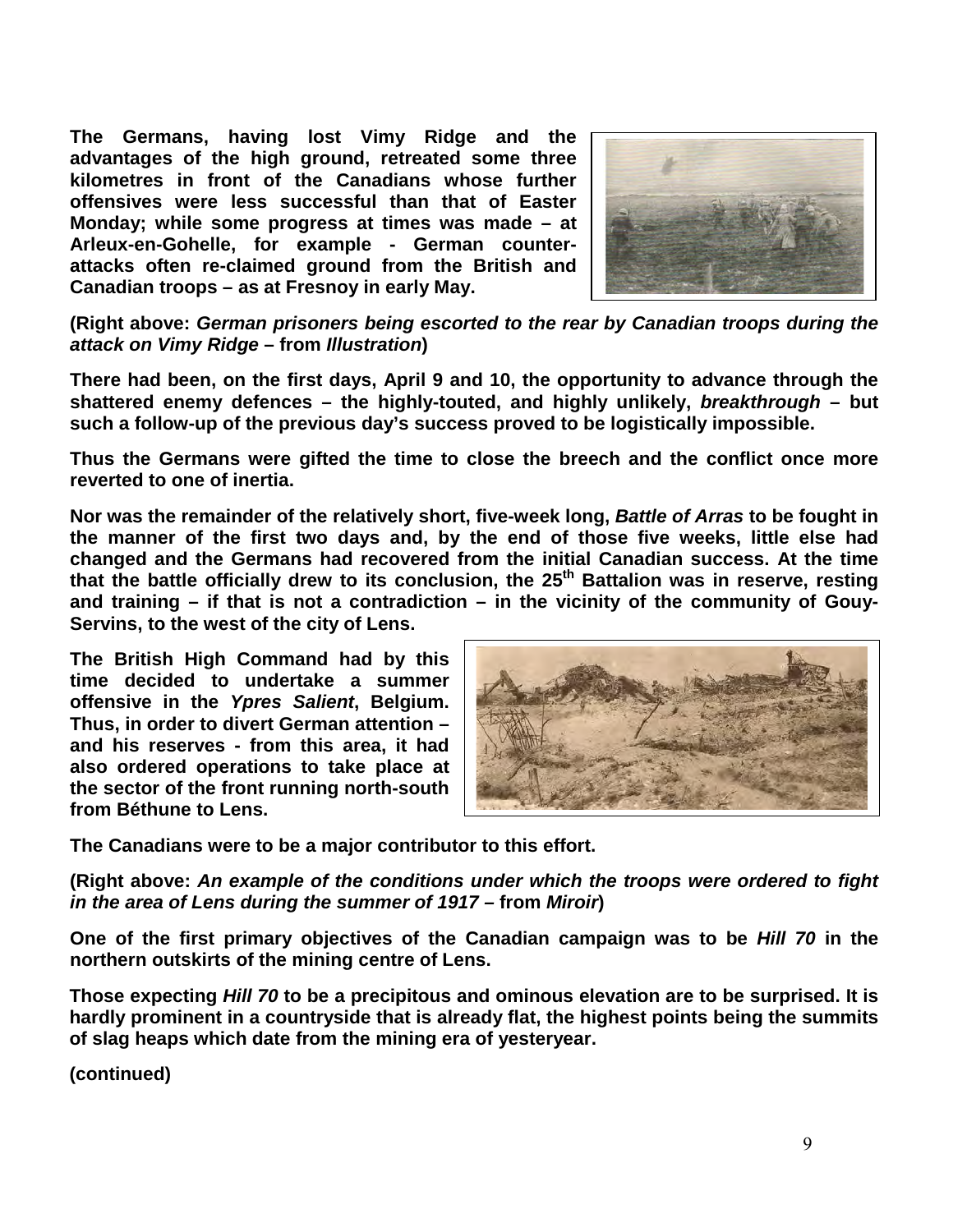**(Right below:** *Canadian troops advancing across No-Man's Land in the summer of 1917* **– from** *Le Miroir***)** 

**Yet it was high enough to be considered - by the Commanding Officer of the Canadian Corps, Lieutenant-General Arthur Currie – to be the key feature in the area, its capture more important than the city of Lens itself.**

**Objectives were limited and had for the most part been achieved by the end of August 15. Due to the dominance of**  *Hill 70* **over the entire area, it was expected that the Germans would endeavour to retrieve it and so it proved; on the 16th several strong counter-attacks were launched against the Canadian positions, positions that by this time had been transformed into defensive strong-points.** 

**These defences held and the Canadian artillery, which was employing newly-developed procedures, inflicted heavy losses on the enemy.** *Hill 70* **remained in Canadian hands.**

**(Right:** *This gentle slope rising to the left is, in fact, Hill 70. A monument to the 15th Battalion of the Canadian Infantry stands nearby in tribute***. – photograph from 1914)**

**Of course, the Germans were not the only ones to incur casualties: by the time that the 25th Battalion retired on August 17, the unit had recorded some one-hundred fifty** *killed***,** *wounded* **and** *missing in action***, fifty of which were apparently incurred on that August 17.**

**(Right:** *The spoils of war: Canadian officers and men on some of the terrain on which they had recently fought – and captured* **– from** *Le Miroir***)** 

**The day was partially spent by some companies in preparing to withdraw to the rear; others were to remain** *in situ***. Carrying-parties were organized for bringing ammunition and bombs (grenades) to the front and a further party was detailed to carry dead to the cemetery. Unfortunately it is not recorded what exactly were the duties of Private Foley on that particular date.** 

**Casualty report:** *Whilst on duty in a front line trench in the vicinity of Lens he was instantly killed by the explosion of an enemy shell nearby.*

**The son of Jacobus (***James***) Foley, fisherman, and Rose Foley (née**  *Tobin***) of Little Barasway, Placentia, Newfoundland\*, he was also husband to Vesta\*\* – to whom he had allotted a monthly twenty dollars from his pay as of August 1, 1916, and also willed his all as of October 11, 1916. Private Foley and his wife were parents to Bridget and to Austin-James of Victoria Beach, Annapolis County, Nova Scotia.**

**(Right:** *The photograph of Private Foley is from the Ancestry.ca web-site***.)**



TROUPES CANADIENNES SUR LE " NO MAN'S LAND